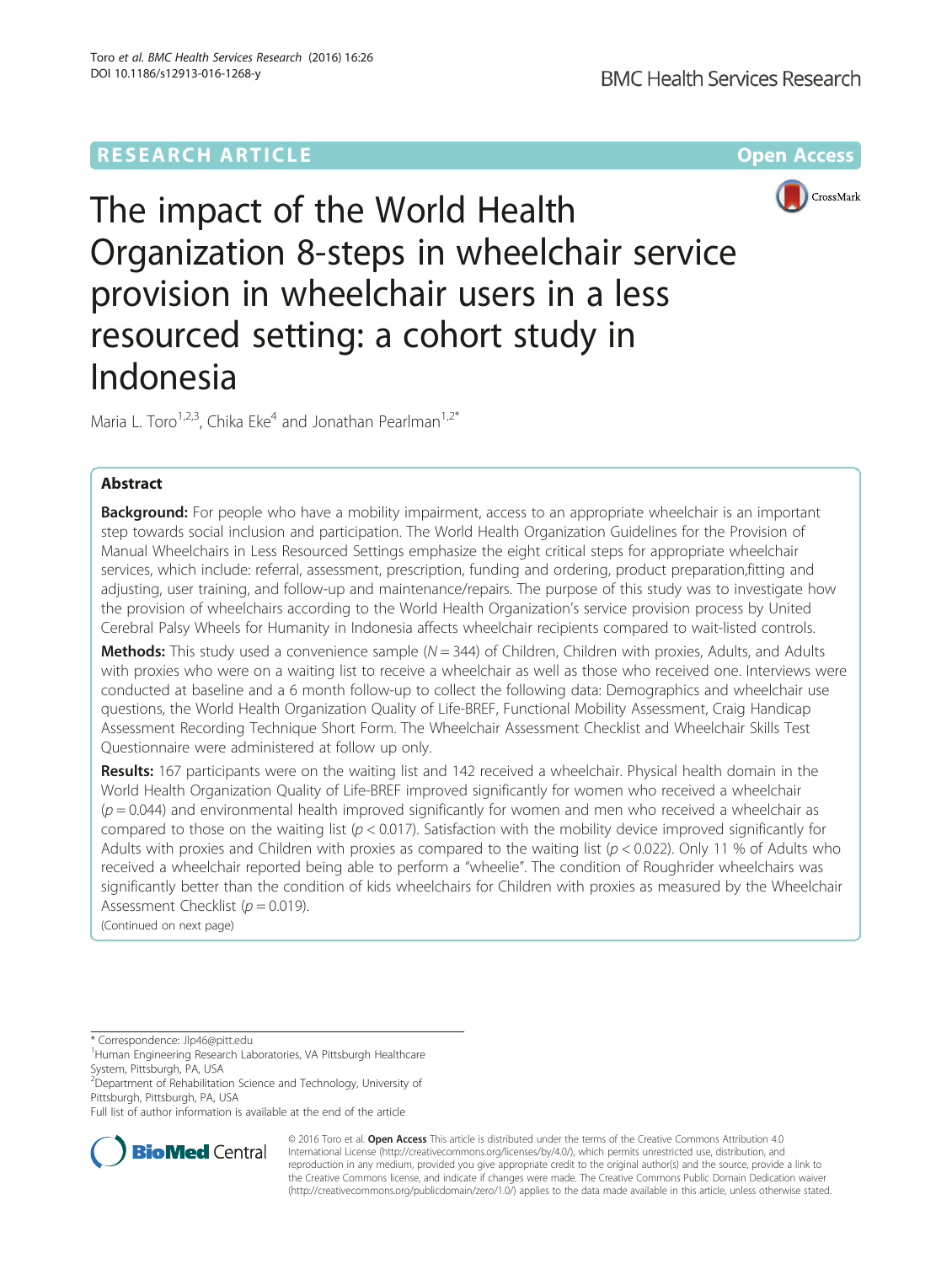#### (Continued from previous page)

**Conclusions:** Wheelchair provision according to World Health Organization's 8-Steps in a less-resourced setting has a range of positive outcomes including increased satisfaction with the mobility device and better quality of life. Wheelchair provision service could be improved by providing more hours of wheelchair skills training. There is a need for outcome measures that are validated across cultures and languages.

Keywords: Wheelchairs, Wheelchair service provision, Quality of life, Participation, Wheelchair skills, Less resourced settings

## Background

For many persons with disabilities access to assistive technology (AT), such as wheelchairs, has been identified as a facilitator to full enjoyment of human rights [[1](#page-9-0)–[3\]](#page-9-0). Multiple studies in high income countries have concluded that access to wheelchairs is a vital component of rehabilitation and a determining factor in successful participation in society and employment [\[4](#page-9-0)–[8](#page-9-0)]. Approximately 10 % of the world has a disability and 10 % of this section of the population requires a wheelchair because their ability to walk is limited [\[9\]](#page-9-0). Unfortunately, only 5 to 15 % of these individualshave access to an appropriate one [[10\]](#page-9-0). Therefore, lack of access to appropriate AT has been a "missing bridge" to human rights and development especially in less resources settings [[11](#page-9-0)–[13](#page-9-0)]. Most users around the world rely on nongovernmental organizations, charitable organizations, and other international organizations to access wheelchairs [[14](#page-10-0), [15](#page-10-0)]. International efforts to meet the needs started in the late 1970's and early 1980's. Ralf Hotchckiss, a wheelchair user in the United States (US), was a pioneer through Whirlwind Wheelchair by empowering wheelchair users in less resourced settings to build customizable wheelchairs that addressed local needs and incorporated locally available materials [\[16](#page-10-0)]. Motivation UK was foundedin the United Kingdom by David Constantine, a wheelchair user himself, as another method by which to meet the need for wheelchairs in less resourced settings [[17](#page-10-0)]. Motivation UK placed emphasis on the clinical training and the service that needed to accompany the delivery of a wheelchair. In the early 2000's large charitable organizations started mass-distributing wheelchairs [[18](#page-10-0)]. Although this method of provision can reach many people in a relatively short period of time, the donations often do not meet criteria which ensure that each wheelchair will be more helpful to the user than harmful [[19](#page-10-0), [20\]](#page-10-0). Many of the donations consist of hospital-style wheelchairs designed for temporary use in institutional settings which do not meet international durability standards [[21](#page-10-0)–[24\]](#page-10-0). These wheelchairs often lack adjustability, are frequently provided without cushions, and typically do not meet the functional needs of users [[22](#page-10-0)–[25\]](#page-10-0). In addition, evidence suggests that these wheelchairs are frequently provided without associated services [\[22](#page-10-0)–[25](#page-10-0)]. This means users'

needs are not assessed and not taken into consideration for the wheelchair selection [\[22](#page-10-0), [23](#page-10-0), [25](#page-10-0)]. When the wheelchair is delivered it is not fitted to the user and users are not trained in critical skills such as wheelchair mobility, maintenance, pressure ulcer prevention and proper transfer techniques [[22, 23](#page-10-0), [25\]](#page-10-0). Most of the anecdotal evidence has shown that the mass-distribution of wheelchairs without services has negative outcomes such as fatigue, discomfort, postural deformities and pressure ulcers which in the end lead to wheelchair abandonment [\[20](#page-10-0), [21, 23](#page-10-0), [26](#page-10-0)–[29\]](#page-10-0). Conflicting anecdotal evidence suggests that a single-size hospital-style wheelchair provided to users who did not have one showed a decrease in number of pressure ulcers and improvement in participation at a 12 month follow up [[30, 31\]](#page-10-0). In addition, high rates of wheelchair abandonment have been associated with poor device performance by not meeting nor withstanding the environment's needs and selection of the device without consideration of user opinion [[23, 28](#page-10-0), [29](#page-10-0)]. Another criticism of this approach is that there is often no local capacity to repair the wheelchairs, including services, training and replacement parts. The user is left without a wheelchair once it is in state of disrepair [\[14, 23, 32](#page-10-0)–[36](#page-10-0)]. In 2006, a consensus conference on wheelchairs for developing countries was held in India which brought a wide range of stakeholders involved in wheelchair provision in these settings [[37](#page-10-0)]. The outcomes of this Conference placed the foundations for the World Health Organization (WHO) Guidelines for the Provision of Manual Wheelchairs in Less Resourced Settings (Guidelines) [[10\]](#page-9-0). These Guidelines were used to motivate two Wheelchair Service Training Packages (WHO WSTP) that emphasize the eight critical steps for appropriate wheelchair services:referral and appointment, assessment, prescription, funding and ordering, product preparation, fitting and adjusting, user training, follow-up, maintenance and repairs. All steps push the effort to increase wheelchair service capacity in less resourced settings [[38, 39](#page-10-0)] (Throughout the manuscript, we refer to this as WHO 8-Steps). The Guidelines and WHO WSTPs argue that in order to fully meet the needs of people with mobility impairments wheelchairs must be adjustable to fit the user, suitable for the user's environment,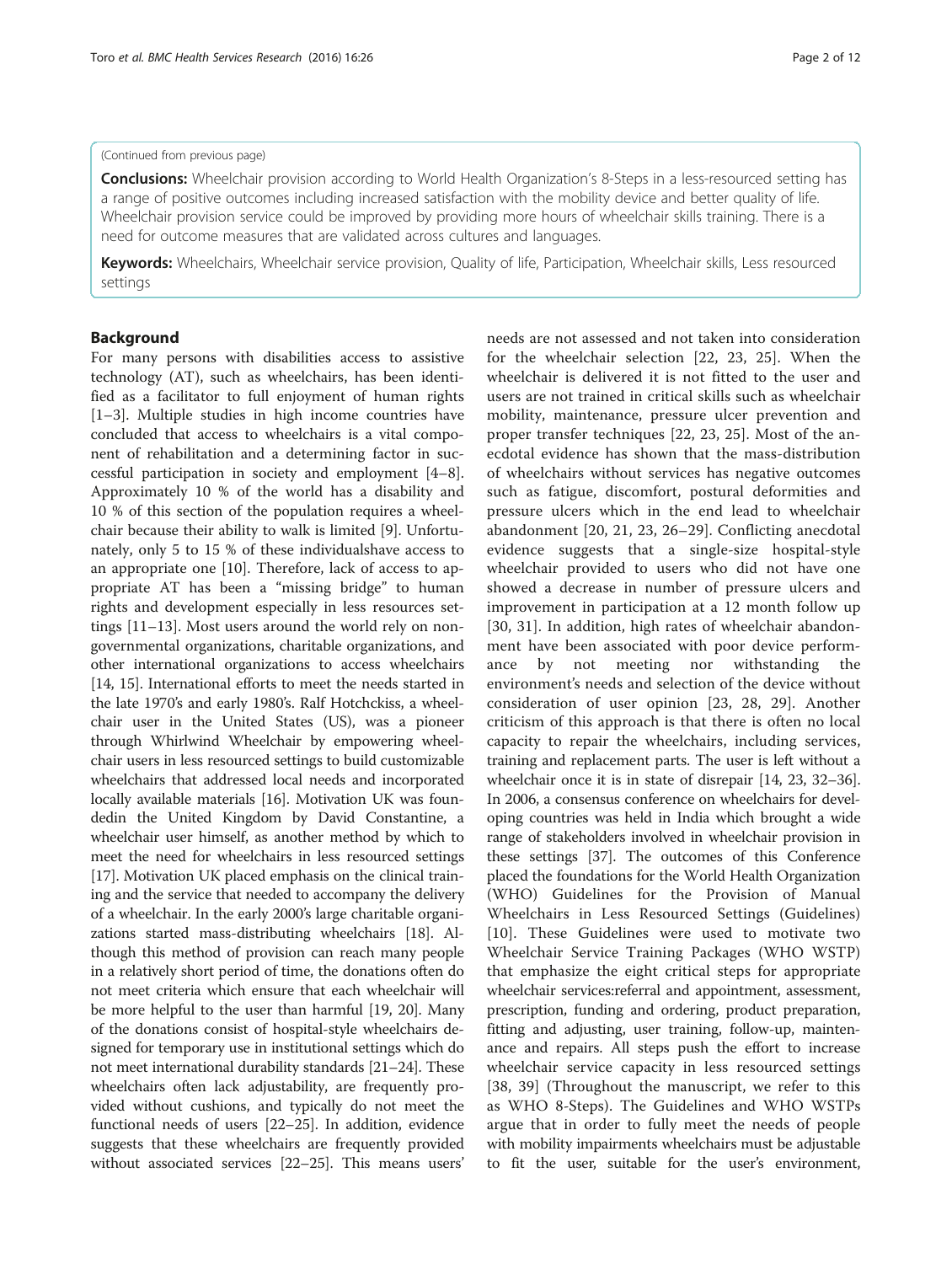available in the context where the user lives and accompanied by training in wheelchair use and maintenance [[37, 40\]](#page-10-0). Furthermore, the Guidelines argue that a 'perfect fitting' wheelchair cannot solve the problem alone. It needs to be provided through comprehensive services which fully involve the users and their family [[1, 10](#page-9-0), [20](#page-10-0), [25](#page-10-0), [38, 39\]](#page-10-0). In addition, the United Nations Convention on the Rights of Persons with Disabilities (UNCRPD) was adopted in December 2006. Under the UNCRPD, independent mobility is a human right and people with disabilities are entitled to demand access to an appropriate wheelchair [[11](#page-9-0)]. Although the Guidelines and the UNCRPD have been available for several years, the need for wheelchairs is still unmet; wheelchair services have yet to be fully implemented [[24, 25, 30](#page-10-0)–[32\]](#page-10-0).

#### Prior research in this field

Research-based outcome measures are scarce even though they are required to assess the impact of the service provision model. Previous methods of study involved obtaining self-reported data on health care, education, relationships, and AT performance [[1,](#page-9-0) [21](#page-10-0)]. Positive effects of wheelchair provision include relief of caregiver burden [\[41\]](#page-10-0), improved ratings of wheelchair propulsion, stability, transportability, and wheelchair skills [\[21\]](#page-10-0). It has been found that positive effects are dependent on proper fitting through trained local staff [[21, 42](#page-10-0)–[44](#page-10-0)]. Data has been collected through interviews of users and non-users of AT, and analyzed by comparing differences in outcomes between the two groups [\[1](#page-9-0)]. Many studies were cross-sectional [\[1](#page-9-0), [15](#page-10-0), [23, 25, 30](#page-10-0), [45](#page-10-0)]; the three that were longitudinal studies did not compare to a control group [[21, 24, 31](#page-10-0)] which reduces the reliability of their results. The strength of the evidence provided by these studies is limited. The situation in each less resourced setting is different and may need to be investigated individually [[46](#page-10-0), [47](#page-10-0)]. Research is needed to investigate the impact of different models of wheelchair provision that includes quality of life data at follow up and also includes children [[3,](#page-9-0) [37\]](#page-10-0). Results will help guide national strategies to close the immense gap of access to appropriate wheelchairs in less resourced settings [[1, 10,](#page-9-0) [18](#page-10-0), [22](#page-10-0), [36](#page-10-0), [37](#page-10-0), [48](#page-10-0), [49](#page-10-0)]. To the best of our knowledge, no objective evidence is available regarding the impact of wheelchairs provided through the WHO 8-Steps of wheelchair service delivery; the goal of this paper was to gather objective data regarding the impact of these wheelchair services.

## Case-study of Indonesia

United Cerebral Palsy (UCP) Wheels for Humanity is one of the organizations working towards addressing the need for adequate wheelchair provision in areas with limited rehabilitation services with funding support

through the United States Agency for International Development (USAID). They have established the organization called UCP Roda Untuk Kemanusiaan (UCPRUK) in Indonesia. UCPRUK works with volunteer seating specialists to provide appropriately fitted wheelchairs to people with limited mobility through the WHO 8-Steps [[38, 50\]](#page-10-0). In Indonesia the Gross Domestic Product per capita is \$3204, 8 % of the population lives on less than a \$1 per day, and the mortality rate under the age of 5 per 1000 live births is 48 [[51](#page-10-0)]. Around 20 % of the total 240 million population has a disability limiting day-to-day functioning and social activities [\[52](#page-10-0)]. Approximately 10 % of them, or 4.8 million people, require an appropriate wheelchair because their ability to walk is limited. Indonesia ratified the UNCRPD in 2011 which in-principle means the Indonesian government supports equal rights and opportunities for persons with disabilities [[2](#page-9-0)]. Unfortunately, people with disabilities in Indonesia are at high risk for poverty and face social barriers leading to unproductivity and dependency [\[52](#page-10-0)]. Youth with disabilities are more likely to live in low income households and less likely to be in school than their peers without disabilities [\[51](#page-10-0)]. The government provides health insurance to those who are poor but it does not include assistive technology such as wheelchairs or prosthetic devices [[52](#page-10-0)]. Limitations in appropriate provision of assistive devices include the lack of training in seating and mobility and the lack of coordination between providers to insure the best possible outcome through technology [\[53\]](#page-10-0).

The purpose of this study was to investigate the impact of the UCP's wheelchair provision services, which are provided according to WHO's 8-step program. Specifically, the goal was to investigate how wheelchairs provided to individuals with mobility impairments related to mobility, participation in society, quality of life, wheelchair skills, wheelchair maintenance, and satisfaction with mobility as compared to a control group. The results of this study will help inform efforts to further develop the wheelchair provision process at UCPRUK and help guide the Indonesian government on appropriate wheelchair provision.

#### Methods

#### Ethical considerations

The Medical and Health Research Ethics Committee from the Faculty of Medicine at Gadjah Mada University (Yogyakarta, Indonesia) provided approval to conduct the study. Written informed consent from all participants was obtained before implementing study procedures. Where participants were children, written consent was provided by a parent/guardian on behalf of the child. Data for this study was collected between April 2013 and April 2014, by members of the UCP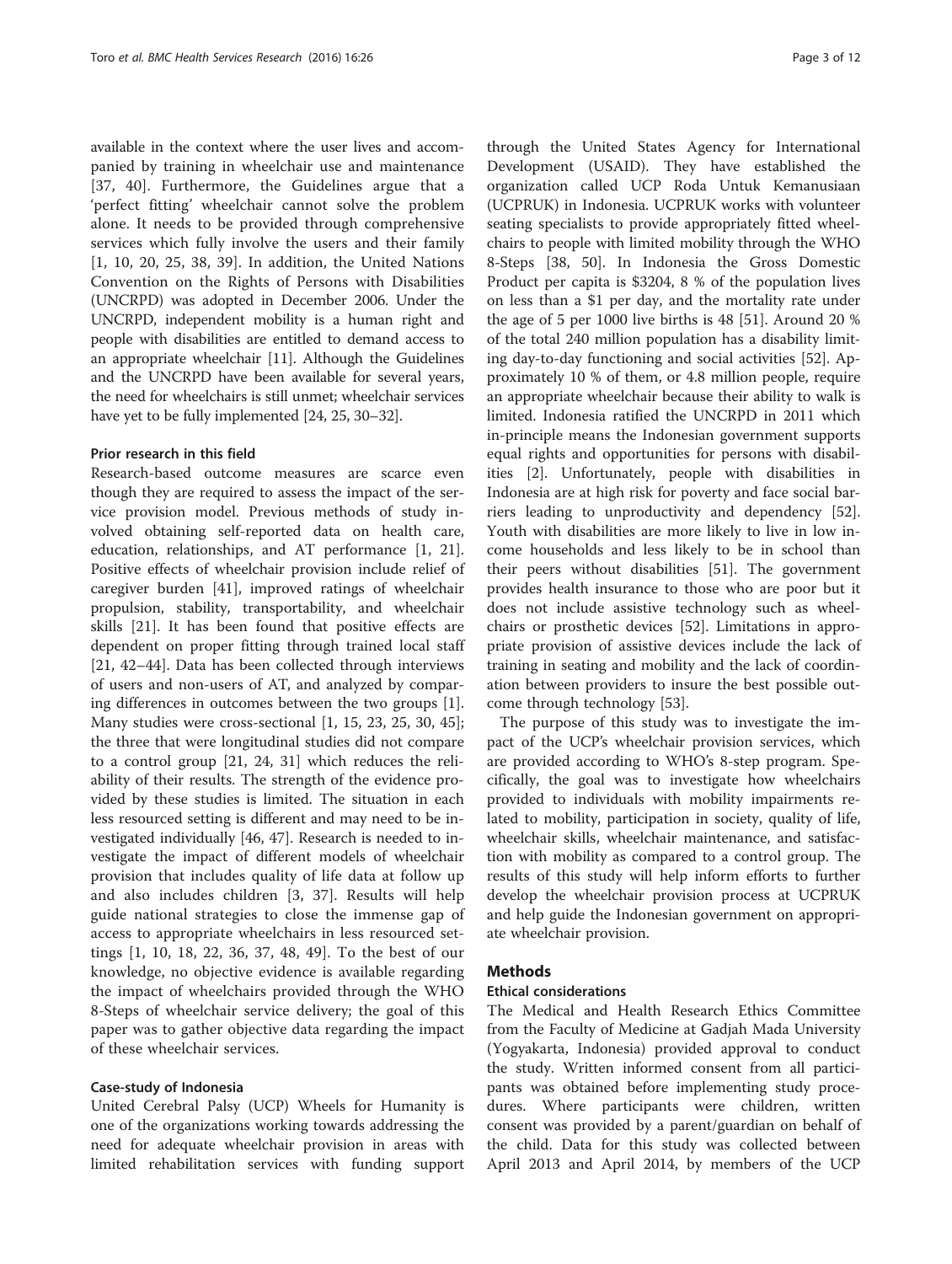team. No incentives for participation were offered. The University of Pittsburgh (Pitt) Institutional Review Board approval for de-identified data transfer was obtained prior to data analysis. A team of Pitt researchers performed the analysis and have prepared this manuscript.

## Instrumentation

Demographic information such as date of birth, gender, presence of pressure ulcers, employment/education status, and nature of disability were collected from each participant. Having a wheelchair at baseline and number of hours of wheelchair use at follow up were collected. A series of questionnaires were used to interview subjects or proxies to evaluate functional mobility, participation in society, quality of life, wheelchair skills, and wheelchair maintenance:

- 1. Craig Handicap Assessment Recording Technique Short Form (CHART-SF): measures community involvement based on 6 domains: physical independence, cognitive independence, mobility, occupation, social integration, and economic selfsufficiency [[54](#page-10-0), [55\]](#page-10-0). In order to determine economic self-sufficiency, the procedure listed in the scoring form was adjusted by replacing the poverty level for the U.S. with the poverty level in Indonesia. Additionally, new codes were developed to process responses about income and medical expenses in rupiah instead of dollars.
- 2. World Health Organization Quality of Life-BREF (WHOQOL-BREF) Bahasa Indonesia version: "assesses the individual's perceptions in the context of their culture and value systems, and their personal goals, standards and concerns" [[56\]](#page-10-0). It contains physical health, psychological health, social relationships, and environment domains.
- 3. Wheelchair Skills Test Questionnaire (WST-Q): is a safe, valid and reliable method to objectively assess the skills of wheelchair users, such as their capability of putting on brakes, propelling a straight distance, and doing a reaching task from their wheelchair [\[57](#page-10-0)–[59\]](#page-10-0). Adult and Child participants in the wheelchair group answered the user version which assesses their independent wheelchair skills. Proxies answered the caregiver version (31 items) for the Adults + proxy and Child + proxy groups. This version assessed the skills of the caregiver pushing the wheelchair with the user in it. A total Capacity score (what the person can do) and a total Performance score (what the person actually does) was calculated.
- 4. Wheelchair Assessment Checklist (WAC): is a screening procedure that consists of a checklist and scoring system for categorizing wheelchairs based on

their physical and working conditions [[60](#page-10-0)]. A total score was calculated based on the condition of all relevant components.

- 5. Functional Mobility Assessment (FMA): a self-report outcomes tool designed to measure effectiveness of mobility, such as whether the user can carry out their daily routine in an independent manner [\[61\]](#page-11-0). An adult and a child-adapted version were used [[61](#page-11-0), [62](#page-11-0)]. In the cases were the proxy answered, the answers were related to the wheelchair user's experience.
- 6. Wheelchair technology: questions about wheelchair repairs and adverse consequences of these repairs were asked.

All questionnaires except the WHOQOL-BREF were translated from English to Bahasa Indonesia language. All responses were translated back into English by a professional translator and reviewed for errors.

Data collector training was done on-site at UCPRUK in Yogyakarta in Java, Indonesia by 2 personnel from the University of Pittsburgh before the participant recruitment and enrollment was started. One of the trainers was a Bahasa Indonesia native speaker. Five data collectors were trained on administering all questionnaires during a 5-day workshop. Following input from the training week, the translated questionnaires were finalized.

## Procedure

Participants who came to UCPRUK to receive services for a new wheelchair were invited to participate in the study. Inclusion criteria were people with mobility impairments coming to UCPRUK for a new wheelchair. Children and adults were invited to participate and caregivers were enrolled as 'proxy' subjects for those who could not self-propel. UCPRUK provides services on a first-come, first-served basis and the demand for wheelchairs is always larger than what they can provide immediately.

Participants are usually placed on a waiting list until wheelchairs and services are available. Depending on where the participant was on the waiting list, they were categorized as on the waiting list (Waitlist group) or intervention (Wheelchair group). Participants in the Wheelchair group received a physical and interview assessment to identify their needs. The most appropriate wheelchair from those available was selected and prescribed. Then, this new wheelchair was delivered and fitted to the participant. During the same appointment, he/she was trained on how to handle it, how to transfer, basic maintenance, and how to contact the UCPRUK if they had problems. The wheelchairs were donated by UCPRUK.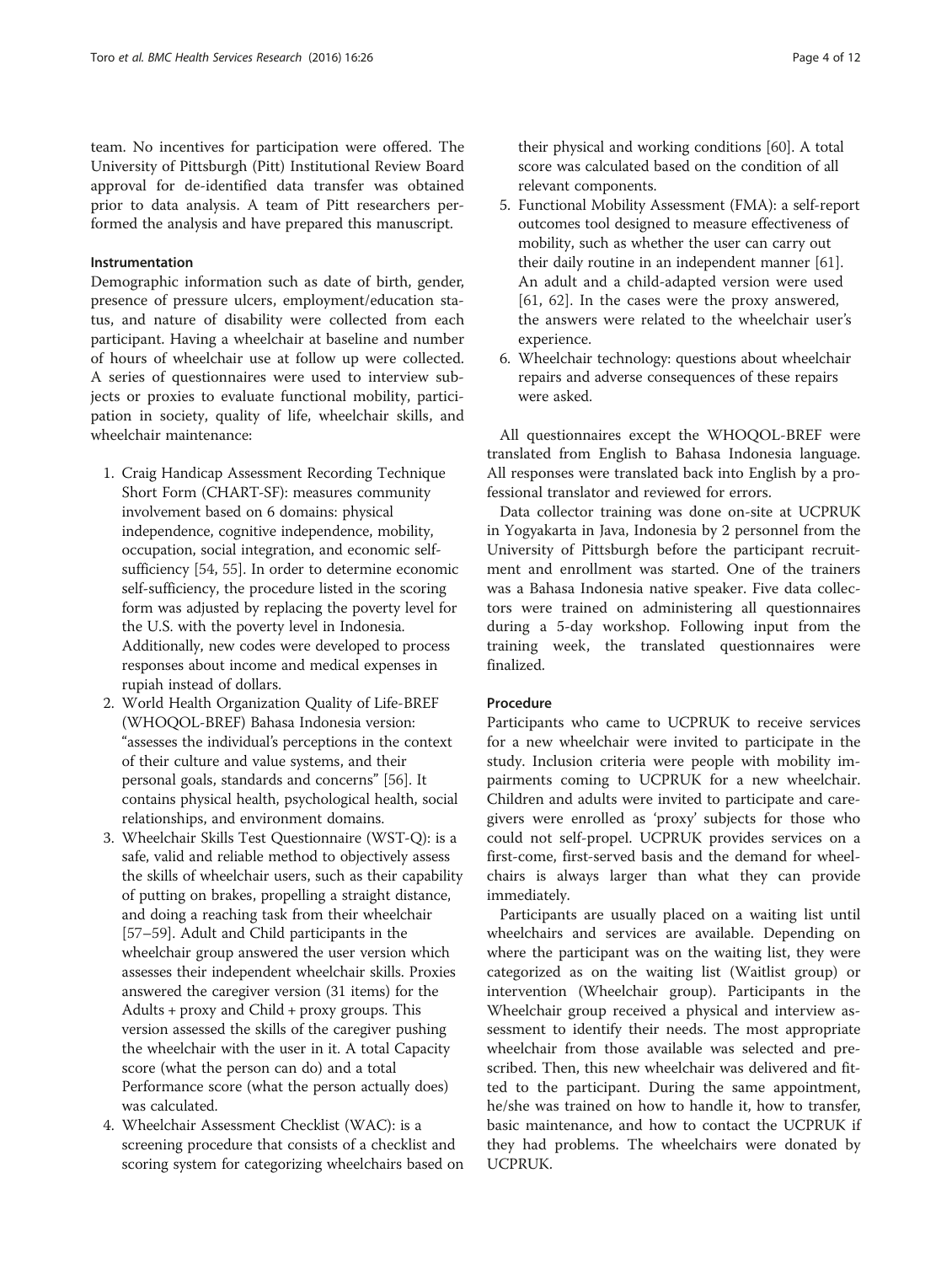Table 1 describes the questionnaires that were administered for each type of participant at baseline and at follow up. Only participants in the wheelchair group were asked questions related to the wheelchair. Paper-based questionnaires were used during data collection.

Participants in the wheelchair group were assessed based on their needs and the most appropriate wheelchair out of four types was provided (pictures of the wheelchairs are shown in Fig. [1\)](#page-5-0). The specialized wheelchair is not shown; it is a manual wheelchair with reclining back support.

## Data reduction and statistical analysis Power calculation

The CHART was selected as the main outcome for the power analysis calculation because it is a commonly used participation measure in rehabilitation research. For a power of 80 %, alpha 0.05, and a mean of paired differences of 25 points we need 30 of each distinct type of participants. To plan for attrition, we had a recruitment goal of 40 participants for each participant type for the Wheelchair and Waitlist groups. The resulting total was (40x8) 320 participants.

## Data analysis

After data collection was completed, all paper-based files were transcribed to a spreadsheet database. The deidentified database was sent to the investigators for analysis.

Participants were stratified into Type of participant *group*: Adult, Adult + proxy, Child, and Child + proxy. Those who were not independently propelling the wheelchair were classified under the proxy groups. Age was calculated by subtracting the baseline date minus DOB and dividing by 365.

Descriptive statistics of demographics information, chi-square, and Fisher's exact test were performed to compare for group (Waitlist and Wheelchair) differences at baseline. For each standardized questionnaire, subscores and total scores were calculated (CHART-SF, WHOQOL-BREF, FMA, FMA kids, WST-Q user, WST-Q caregiver, and WAC). Then, a score change was calculated for the measures that were collected at baseline and follow up (CHART-SF, WHOQOL-BREF, FMA, FMA-kids). Shapiro-Wilk test was performed to check for normal distribution. The data was not normally distributed. Therefore, the Mann–Whitney U Test was run to evaluate if there was a difference between questionnaire delta scores of participants who received a wheelchair and participants that were on the waiting list. Change in the absence or presence of pressure ulcers between baseline and follow up measures was coded as deterioration, no change, and improvement. Fisher exact test was run to evaluate if there was a difference between the Waitlist and the Wheelchair group stratified by whether they had a wheelchair at baseline or not. Descriptive statistics for WAC scores and WST-Q were also run and stratified by type of wheelchair provided. Wilcoxon signed rank test was used to assess if there was a difference in WST-Q scores between baseline and follow up for those who had a wheelchair at baseline in the Wheelchair group. Kruskal-Wallis was used to evaluate if there were differences in daily wheelchair use in hours and WAC score by type of wheelchair provided for each type of participant. The level of significance was set at  $p = 0.05$ . To control for type I error, post-hoc analysis p-value for the Kruskal-Wallis test was set at  $p = 0.008$ . Effect size was calculated for the was set at  $p = 0.008$ . Effect size was calculated for the<br>results that were statistically significant  $(r = |z|/\sqrt{n})$ .<br>SDSS version 21 was used to perform all statistical SPSS version 21 was used to perform all statistical

**Table 1** Questionnaires administered at baseline and follow up by type of participants and waitlist or wheelchair group

| Questionnaire         | Waitlist group |          |              |         |   |           |        | Wheelchair group |                           |                            |                            |                 |           |         |   |         |
|-----------------------|----------------|----------|--------------|---------|---|-----------|--------|------------------|---------------------------|----------------------------|----------------------------|-----------------|-----------|---------|---|---------|
|                       |                | Baseline |              |         |   | Follow up |        |                  | Baseline                  |                            |                            |                 | Follow up |         |   |         |
|                       | Α              | $A + p$  | C            | $C + p$ | Α | $A + p$   | C      | $C + p$          | Α                         | $A + p$                    | C                          | $C + p$         | Α         | $A + p$ |   | $C + p$ |
| Demographics          |                | √        |              | √       |   |           |        |                  |                           |                            |                            |                 | ℐ         |         |   |         |
| WHOQOL-BREF           | ✓              | √        |              |         |   |           |        |                  |                           | ✓                          | ٠                          |                 | ✓         | ✓       |   |         |
| CHART                 | √              | √        | $\checkmark$ | √       |   |           | √      | ✓                | $\checkmark$              | ✓                          | $\checkmark$               | √               | ✓         | √       | √ | ✓       |
| FMA adults            | √              | √        |              |         |   |           | $\sim$ |                  |                           |                            |                            |                 | ✓         | √       |   |         |
| FMA kids              |                |          |              | √       |   |           |        | √                |                           |                            | $\checkmark$               | √               |           |         |   |         |
| WST-Q user            |                |          |              |         |   |           |        |                  | $\checkmark$ <sup>a</sup> |                            | $\mathcal{S}^{\mathsf{a}}$ |                 | ✓         |         | √ |         |
| WST-Q caregiver       |                |          |              |         |   |           |        |                  |                           | $\mathcal{S}^{\mathsf{a}}$ | ۰                          | $\mathcal{L}^a$ |           | √       |   | √       |
| <b>WAC</b>            |                |          |              |         |   |           |        |                  |                           |                            |                            |                 | ✓         | √       |   | √       |
| WC repair/consequence |                |          |              |         |   |           |        |                  |                           |                            |                            |                 |           |         |   |         |

<sup>a</sup>Only administered if participants had a wheelchair a baseline

A: Adult, A + p: Adult + proxy, C: Child, C + p:Child + proxy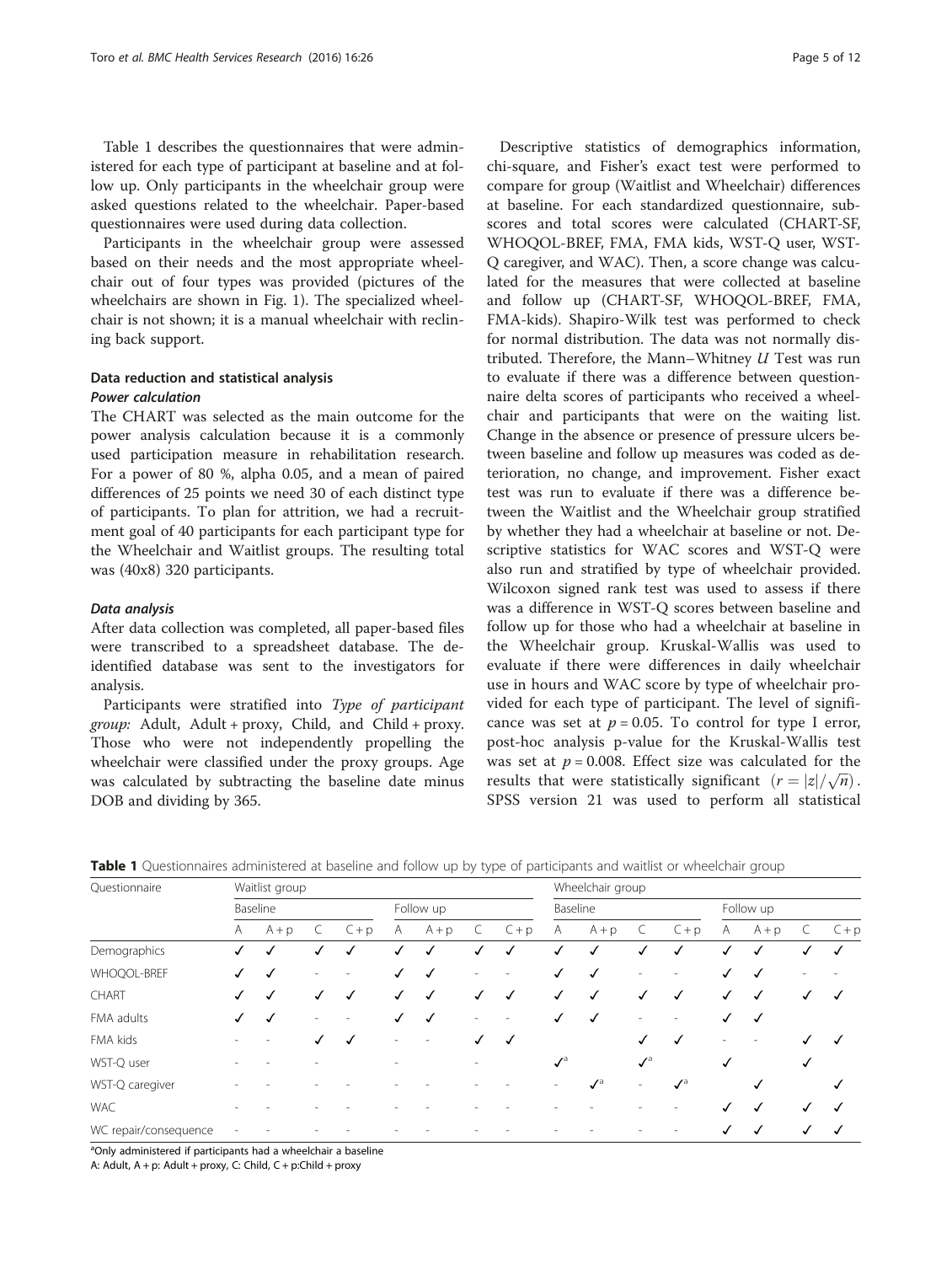<span id="page-5-0"></span>

analyses. Participants were excluded from the analysis if they passed away before the study conclusion.

## Results

A total of 344 participants were enrolled in the study. Of these, 29 passed away before the completion of the study and 6 were missing Type of participant information and were not included in the analysis. 167 participants were in the Waitlist group and 142 in the Wheelchair group. The average time between baseline and follow up was  $193 \pm 27$  days. Descriptive statistics of age, gender, and having a wheelchair at baseline stratified by type of participant and group are presented in Table 2 and for disability type in Table [3.](#page-6-0) No significant differences between Waitlist and Wheelchair group were found for any type of participant at baseline for age  $(p > 0.309)$ , gender  $(p > 0.229)$ , number of participants with a wheelchair at baseline ( $p > 0.077$ ), and disability type  $(p > 0.127)$ . Of those who did not have a wheelchair at baseline and provided information on means of mobility  $(n = 210)$ , 15 % reported ambulating with crutches/walkers/canes, 48 % crawled, and 37 % were

carried by others. For the Wheelchair group, the types and frequencies of wheelchairs provided are listed on Table [4](#page-6-0). There was a significant difference in average hours of wheelchair use by type of wheelchair provided for Adults  $(p = 0.049)$ . However, the post-hoc comparisons did not result in any significant differences between wheelchairs.

At baseline, 279 participants reported not having a pressure sore, 23 reported having a pressure sore, and 7 had missing information. At follow up, 289 participants reported not having a pressure sore, 18 reported having a pressure sore and 2 had missing information. No significant differences were found in presence/absence of pressure sores between the waiting list and the wheelchair group for all types of participants,  $p > 0.276$ . Approximately 80 % of children were not enrolled in school and 60 % of adults were not employed at baseline and follow up. There was no significant difference in number of children enrolled in school or adults working between baseline and follow up for the Waitlist or the Wheelchair group.

In terms of participation measures using the CHART, Children with proxies in the Waitlist group reported a

| Table 2 Demographics descriptive statistics for age, gender, and having a wheelchair at baseline |  |  |  |  |
|--------------------------------------------------------------------------------------------------|--|--|--|--|
|--------------------------------------------------------------------------------------------------|--|--|--|--|

| Participant ( $n = 309$ )  |                       | Age                       |                 | Gender   |              | Had a wheelchair at baseline |          |                    |           |  |
|----------------------------|-----------------------|---------------------------|-----------------|----------|--------------|------------------------------|----------|--------------------|-----------|--|
|                            |                       | Mean $\pm$ SD (6 missing) |                 |          |              | Male (4 missing)             |          | Female (6 missing) |           |  |
|                            |                       | M                         | F               | M        | F            | Υ                            | N        |                    | N         |  |
| A $(n = 96, 31\%)$         | WL $(n = 41, 43, 96)$ | $38.9 \pm 12.8$           | $34.7 \pm 15.1$ | 30, 73 % | 11, 27 %     | 7, 23 %                      | 22, 73 % | 1,9%               | 9,82 %    |  |
|                            | $WC (n = 55, 57 %)$   | $41.6 \pm 10.6$           | $36.4 \pm 14.5$ | 37, 67 % | 18, 33 %     | 13, 35 %                     | 24, 65 % | 8, 44 %            | 10, 56 %  |  |
| $A + p$ ( $n = 60, 19\%$ ) | WL $(n = 38, 63, %$   | $36.7 \pm 18.8$           | $35.6 \pm 19.4$ | 25, 66 % | 13, 34 %     | 3, 12 %                      | 21, 84 % | 1,8%               | 12, 92 %  |  |
|                            | $WC (n = 22, 37 %)$   | $23 \pm 10.1$             | $40.2 \pm 21.8$ | 11.50 %  | 11,50 %      | 1,9%                         | 9,82%    | 1,9%               | 9,82%     |  |
| $C(n=6, 2%)$               | WL $n = 0$            | 0                         | 0               | $\Omega$ | $\mathbf{0}$ | $\mathbf{0}$                 | 0        | $\mathbf{0}$       | $\circ$   |  |
|                            | WC ( $n = 6, 100\%$ ) | $11.3 \pm 3.3$            | 7.4             | 5,83 %   | 1, 17 %      | $\circ$                      | 5, 100 % | $\mathbf{0}$       | 1, 100 %  |  |
| $C + p$ (n = 147, 48 %)    | WL $(n = 88, 60 %$    | $10.1 \pm 4$              | $10.7 \pm 5.4$  | 56, 64 % | 32, 36 %     | 7, 13 %                      | 49, 87 % | $\mathbf{0}$       | 28,88 %   |  |
|                            | WC ( $n = 59, 40$ %)  | $10.3 \pm 3.7$            | $10.4 \pm 6.4$  | 34, 58 % | 25, 42 %     | 5.15%                        | 28, 82 % | $\mathbf{0}$       | 25, 100 % |  |

F Female, M Male, Y yes, N no, A Adult, A + p: Adult + proxy, C: Child, C + p: Child + proxy, WL waitlist, WC wheelchair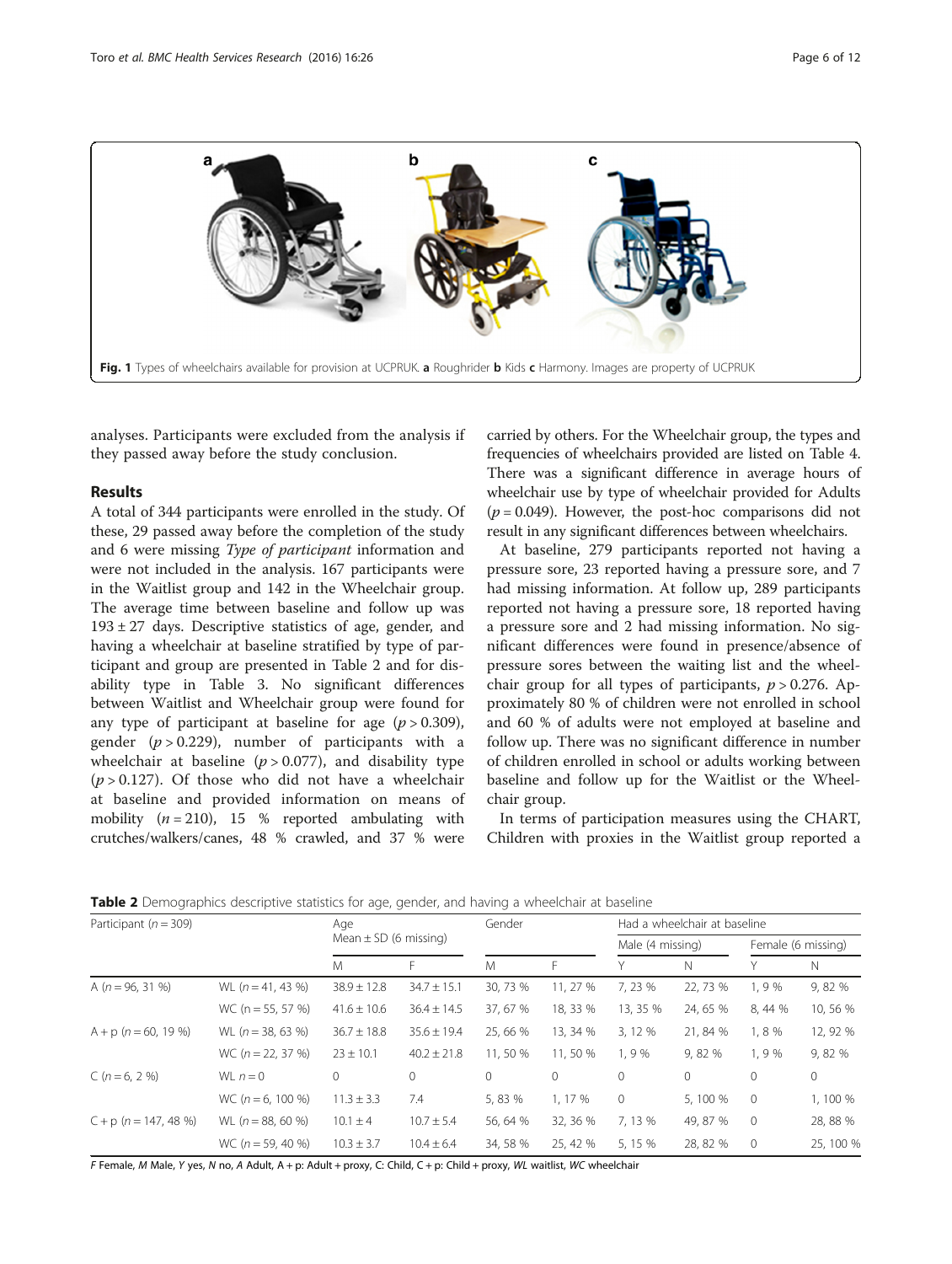| Type of                           | Group     |                                     | Disability type                                       |               |          |  |             |          |                |          |          |  |  |  |  |
|-----------------------------------|-----------|-------------------------------------|-------------------------------------------------------|---------------|----------|--|-------------|----------|----------------|----------|----------|--|--|--|--|
| participant<br><b>CP</b><br>Polio |           | SCI, paralysis Stroke, brain injury | Down syndrome, intellectual Amputation Diabetes MS,MD |               |          |  | Other       | Missing  |                |          |          |  |  |  |  |
| A                                 | WL        |                                     |                                                       | 18            | $\Omega$ |  | 6           |          |                |          |          |  |  |  |  |
|                                   | WC        | 10 <sup>°</sup>                     | -18                                                   | 18            | $\Omega$ |  |             | 2        | $\Omega$       |          |          |  |  |  |  |
| $A + p$                           | WL        | 10                                  | - 3                                                   |               | 8        |  |             | 3        | $\overline{0}$ | 5        | $\Omega$ |  |  |  |  |
|                                   | <b>WC</b> | 11                                  |                                                       | $\mathcal{L}$ |          |  | $\Omega$    | 3        | $\mathcal{P}$  | $\Omega$ | $\left($ |  |  |  |  |
|                                   | WL        | $\Omega$                            | $\overline{0}$                                        | $\Omega$      | $\Omega$ |  | $\Omega$    | $\Omega$ | $\mathbf{0}$   | $\Omega$ | $\Omega$ |  |  |  |  |
|                                   | <b>WC</b> | 3                                   |                                                       |               | $\Omega$ |  | $\Omega$    | $\Omega$ | $\mathbf{0}$   |          |          |  |  |  |  |
| $C + p$                           | WL        | 75 0                                |                                                       | $\Omega$      | $\Omega$ |  | $\mathbf 0$ |          | $\mathbf{0}$   |          | $\Omega$ |  |  |  |  |
|                                   | WC        | 50                                  |                                                       | $\Omega$      | 0        |  | $\Omega$    | 4        |                |          |          |  |  |  |  |

<span id="page-6-0"></span>Table 3 Disability type frequencies by type of participant

A Adult, A + p: Adult + proxy, C Child, C + p: child + proxy, SCI spinal cord injury, MS Muscular sclerosis, MD muscular dystrophy, WL waitlist, WC wheelchair

significant decrease in Mobility domain as compared to Children with proxies in the Wheelchair group,  $p =$ 0.023 (Table [5](#page-7-0)). Female Adults who received a wheelchair reported a larger increase in physical health than those females who were on the waiting list as measured by the WHOQOL-BREF (Table [6\)](#page-7-0). Both male and female Adults who received a wheelchair also reported significantly better Environment health than those Adults on the waiting list as measured by the WHOQOL-BREF (Table [6\)](#page-7-0).

Satisfaction with the means of mobility based on the FMA was also significantly improved in Children with proxies  $(p < 0.001)$  and Adults with proxies  $(p = 0.021)$ who received a wheelchair as compared to the waiting list (Table [7](#page-8-0)). There was a trend in increased satisfaction with the means of mobility for Adults who received a wheelchair as compared to those on the waitlist ( $p = 0.073$ ).

Descriptive statistics for WST-Q scores for the participants who received a wheelchair are listed in Table [8](#page-8-0). 28 % of Adults who received a wheelchair reported been able to go over a step and 45 % reported being able to go down a step. Only 11 % (6/53) reported that they were able to perform and hold a "wheelie" as well as turn while holding one. All Children  $(n = 4)$  reported not being able to perform a wheelie. There were 2 missing answers for Children and for Adults. For participants in the Wheelchair group who had a wheelchair at baseline, no significant differences between baseline and follow up were found in WST-Q capacity and performance scores for Children + proxy  $(n = 5)$  and Adults  $(n = 7)$ . Due to small sample size it did not compute for Adults + proxy ( $n = 2$ ) and Children ( $n = 0$ ). For participants in the wheelchair group, the total WAC scores are described in Table [9](#page-9-0). WAC scores were significantly higher in roughriders than in kids wheelchairs for Children with proxies ( $p = 0.019$ ). Few participants selfreported needing repairs. Casters needing repairs was reported by 2 Adults using roughriders and 3 Children with proxies using kids wheelchair. The seat needed a repair in 2 Adult roughriders. The peripherals (arms supports, push handles, etc.) needed repair in one harmony used by an Adult and one kids wheelchair used by a Child with a proxy. Two frames needed repair, one in an Adult harmony and one in a kids wheelchair. One foot support needed a repair in a harmony wheelchair. Two Adults, one using a roughrider and one using a harmony wheelchair, reported being stranded because of the wheelchair needing repair.

## **Discussion**

Our results suggest that wheelchair provision according to the WHO 8-Steps had an overall positive impact on the life of the participants who received one as compared to those on the waiting list. To our knowledge,

Table 4 Types of wheelchairs provided and self-reported average daily use in hours at follow up

| Type of<br>participant |                | Wheelchair type         |    |                         |    |                         |             |                          |  |  |  |  |  |
|------------------------|----------------|-------------------------|----|-------------------------|----|-------------------------|-------------|--------------------------|--|--|--|--|--|
|                        | <b>Kids</b>    |                         |    | Roughrider              |    | Harmony                 | Specialized |                          |  |  |  |  |  |
|                        | n.             | Hrs/day (mean $\pm$ SD) | n  | Hrs/day (mean $\pm$ SD) | n  | Hrs/day (mean $\pm$ SD) | n.          | Hrs/day (mean $\pm$ SD)  |  |  |  |  |  |
| $A^*$                  | $\Omega$       | $\sim$                  | 37 | $4.7 + 3.6$             | 17 | $6.4 \pm 3.8$           |             |                          |  |  |  |  |  |
| $A + p$                | 6              | $2.5 \pm 1.4$           | 4  | $1.5 \pm .6$            |    | $3.5 \pm 2.3$           |             |                          |  |  |  |  |  |
|                        | $\overline{4}$ | $6.3 \pm 1.4$           |    | $3.5 \pm 3.5$           |    | $\sim$                  |             | $\overline{\phantom{a}}$ |  |  |  |  |  |
| $C + p$                | 53             | $3.8 \pm 2.9$           | 4  | $2.6 \pm 1.5$           |    | $9 + 4.2$               |             | $\overline{\phantom{a}}$ |  |  |  |  |  |

A: Adult, A + p: Adult + proxy, C: Child, C + p: child + proxy

 $p = 0.04$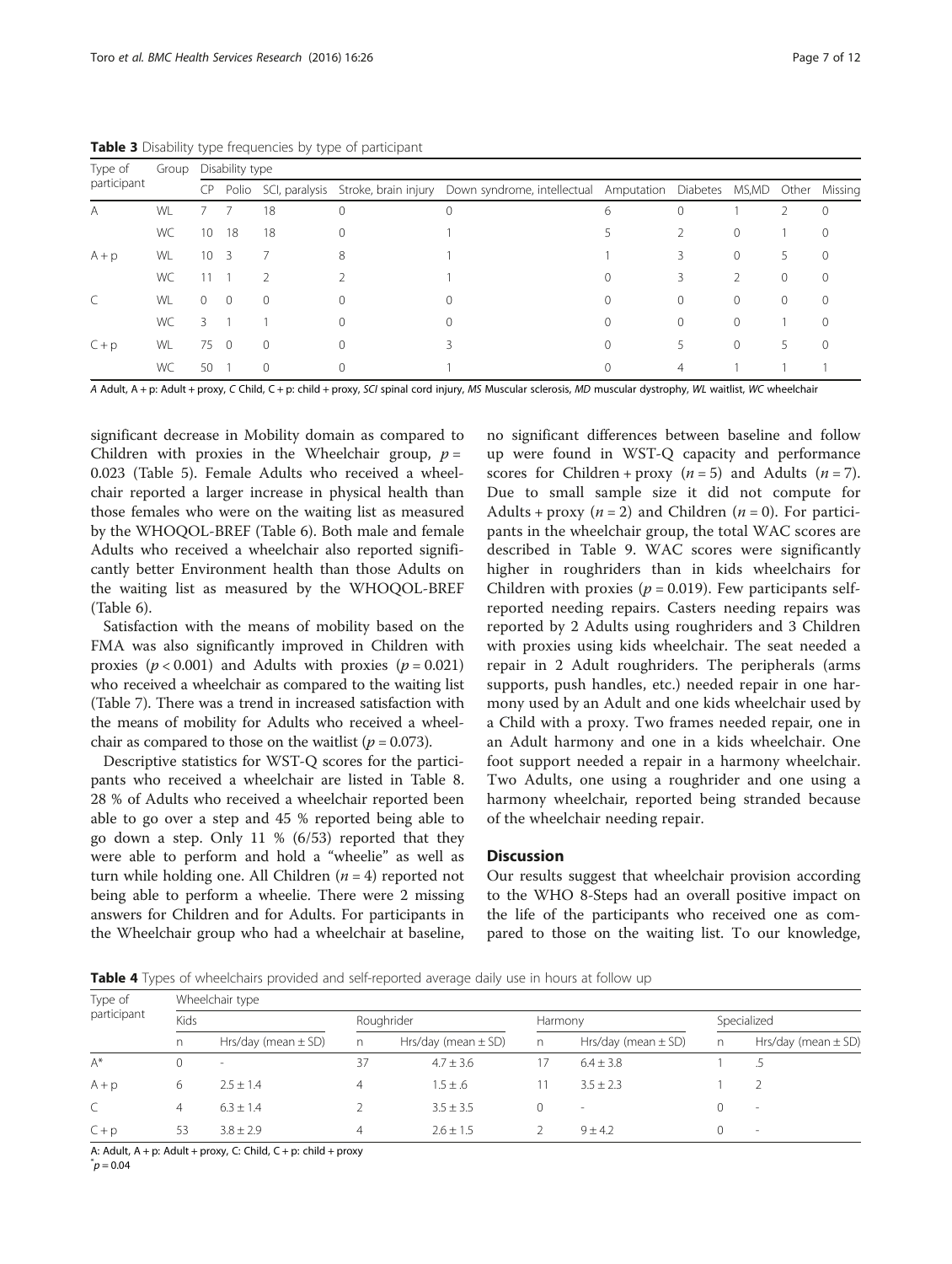| Type of<br>participant |               | CHART Domain M (IQR) |           |       |        |          |        |            |      |                    |           |                           |  |  |
|------------------------|---------------|----------------------|-----------|-------|--------|----------|--------|------------|------|--------------------|-----------|---------------------------|--|--|
|                        | Physical      |                      | Coanitive |       |        | Mobility |        | Occupation |      | Social integration |           | Economic self sufficiency |  |  |
|                        | WI            | WC                   | WL        | WC    | WI     | WC       | WL     | WC         | WI   | WC                 | <b>WL</b> | WC                        |  |  |
| Adults                 | $0(0) n = 7$  | $0(0) n = 45$        | 0(22)     | O(0)  | 0(14)  | O(0)     | O(0)   | O(0)       |      | O(3)               |           | O(0)                      |  |  |
| $A$ dults + proxy      | $C_n = 12$    | $0(0) n = 14$        | O(0)      | 0(12) | 0(5.6) | O(2.6)   | O(.47) |            |      | 0(6.5)             |           | O(0)                      |  |  |
| $Child + provy$        | $0(0) n = 22$ | $0(0) n = 21$        | O(0)      |       | 0(.75) | O(0)     | O(0)   | O(0)       | O(0) | 0(1.25)            |           | O(0)                      |  |  |

<span id="page-7-0"></span>Table 5 CHART domain change scores (follow up – baseline) by type of participant compared by waitlist and wheelchair group

<sup>M</sup> median, IQR interquartile range, <sup>C</sup> constant, WC wheelchair, WL waitlist \*

 $^*P$  < 0.023, r = 0.22,  $\beta$  = 0.29

this is the first cohort study that examines how participation, quality of life, functional mobility, wheelchair skills, and wheelchair maintenance are affected by appropriate wheelchair provision in a less resourced setting. Surprising results included the few reported repairs needed in the past 6-months. As compared to an exploratory study in Mexico [[32\]](#page-10-0), this may indicate the positive impact of the better quality wheelchairs provided. Both the kids and the adult roughrider wheelchairs are reported to be compliant with the International Organization for Standardization (ISO) 7176 standards [[63\]](#page-11-0). The wheelchairs in the Mexico study did not meet those standards [\[32](#page-10-0)]. This suggests that the threshold of meeting ISO 7176 standard as argued in the WHO Consensus meeting [\[37](#page-10-0)] would help improve reliability of wheelchairs. Studies in the US have reported that more than 40 % of wheelchair users with spinal cord injury have needed a repair in the past 6 months [\[64](#page-11-0)–[66](#page-11-0)]. This discrepancy between the US data and the Indonesia data might be because the wheelchairs in Indonesia were only 6 months old at follow up. Further follow up could help elucidate the types of repairs inherent to the wheelchairs provided by UCPRUK.

In terms of demographics, 49 % ( $n = 153$ ) of our sample were children, which is a step towards an increased understanding of the impact of wheelchair provision on this population. Other studies that have included children have had 20 % of the total sample at most and have had small sample sizes (maximum of 60) [\[24, 30](#page-10-0), [31](#page-10-0), [41, 45](#page-10-0)]. 80 % of the study participants did not have a wheelchair at

baseline which is similar to baseline data from studies in India, Peru, Vietnam, and Chile with more than 90 % of their participants [[30, 31\]](#page-10-0). Average hours of wheelchair use was higher in this study compared to those reported in studies that have provided a single-size wheelchair to all of the users [\[23, 30](#page-10-0), [31](#page-10-0)]. However, wheelchairs provided in this study were not used on average more than a third of the day. This could be explained by the fact that school and employment status was not affected by access to a wheelchair. Barriers to participation such as accessibility, public transportation, and attitudinal barriers need to be investigated further.

The only significant difference in CHART domain scores was in the Mobility domain in Children with proxies. Children with proxies in the Waitlist group reported a decrease in Mobility and the Children with proxies in the Wheelchair group did not. This might be explained by the fact that as children grow older it is more difficult for their caregivers to carry them. Therefore, they may spend more time in bed or at home. This also suggests that even with a wheelchair provided through the WHO 8-Steps, improvement in mobility is not guaranteed; more investigations into factors that continue to limit mobility are necessary.

The environmental health domain in the WHOQOL-BREF was improved for both men and women who received a wheelchair. This domain covers issues related to financial resources, safety, health and social services, living physical environment, opportunities to acquire new skills and knowledge, recreation, general environment and transportation [\[56\]](#page-10-0).

Table 6 WHO domain change scores stratified by gender

| Type of<br>participant |                      | WHO domain Median (IQR) |         |          |          |                      |                         |                  |  |  |  |  |  |
|------------------------|----------------------|-------------------------|---------|----------|----------|----------------------|-------------------------|------------------|--|--|--|--|--|
|                        | Physical health      |                         |         |          |          | Social relationships |                         | Environment      |  |  |  |  |  |
|                        | WI                   | <b>WC</b>               | WI      | WC       | WI       | WC                   | WL                      | WC               |  |  |  |  |  |
| A male                 | $0(7.14) n = 26$     | $0(3.57) n = 33$        | O(8.33) | 0(4.17)  | O(0)     | 0(13.54)             | $0(6.25)$ <sup>**</sup> | $3.12(6.25)$ **  |  |  |  |  |  |
| A female               | $(0.357)^{*}$ n = 11 | $3.57(7.14)^{*}$ n = 12 | 0(4.17) | 0(9.38)  | O(0)     | O(0)                 | $0(3.13)$ ***           | $3.12(5.47)$ *** |  |  |  |  |  |
| $A + p$ male           | $0(3.57) n = 12$     | $.78(8.93) n = 4$       | O(8.33) | constant | O(8.33)  | 0(9.38)              | 0(4.46)                 | 1.56(3.13)       |  |  |  |  |  |
| $A + p$ female         | $0(7.14) n = 5$      | $0(3.57) n = 7$         | 0(6.25) | 0(4.17)  | constant | constant             | 0(1.56)                 | 3.12(9.38)       |  |  |  |  |  |

A Adult,  $A + p$ : Adult + proxy, C Child, C + p: child + proxy, WL waitlist, WC wheelchair

 $\hat{}~p=$  0.044, r = 0.43; β = 0.56,  $\hat{}~$ r $p=$  0.007, r = 0.35; β = 0.77,  $\hat{}$   $\hat{}$   $\hat{}$   $\hat{}$   $\hat{}$   $\hat{}$   $\hat{}$   $\hat{}$   $\hat{}$   $\hat{}$   $\hat{}$   $\hat{}$   $\hat{}$   $\hat{}$   $\hat{}$   $\hat{}$   $\hat{}$   $\hat{}$   $\hat{}$   $\hat{}$   $\hat{}$   $\hat{}$   $\hat{}$   $\hat{}$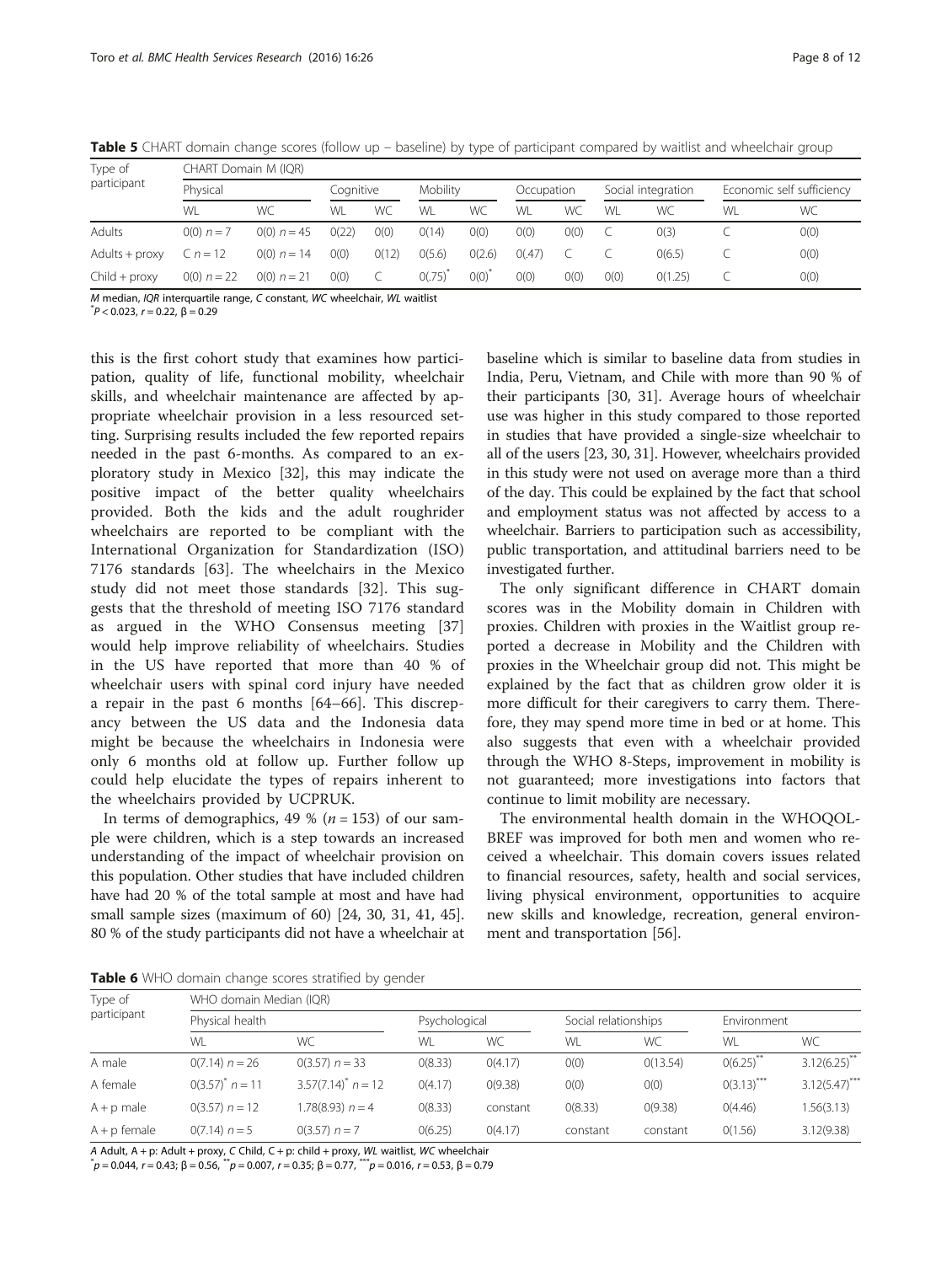<span id="page-8-0"></span>Table 7 FMA change scores for children (FMA kids) and adults (FMA)

| Type of participant n |    |                              | Total score delta Median (IQR) |                          |  |  |  |
|-----------------------|----|------------------------------|--------------------------------|--------------------------|--|--|--|
|                       |    | Waitlist Wheelchair Waitlist |                                | Wheelchair               |  |  |  |
| Adults                | 18 | 14                           | $0(7.25)$ ***                  | $6(10)$ ***              |  |  |  |
| $A$ dults + proxy     | 15 | 12                           | $0(6)$ <sup>**</sup>           | $5.5(7.5)$ <sup>**</sup> |  |  |  |
| Child                 | 0  | 6                            |                                | 5(5.75)                  |  |  |  |
| $Child + proxy$       | 67 | 52                           | $0(1)^{n}$                     | $5(6.75)^{*}$            |  |  |  |

 $^*P$  < 0.001, r = 0.50, β = 0.99;  $^{**}p$  = 0.021, r = 0.44, β = 0.74;  $^{***}p$  = 0.073

Children with proxies and Adults with proxies who received a wheelchair reported improved satisfaction with their mobility means as compared to those on the waiting list. A surprising result was that there was no significant difference in Adults in satisfaction with current mobility device as measured by the FMA between those in the Waitlist group and those in the Wheelchair group. However, it might be explained by the low scores in wheelchair skills. Training in wheelchair skills has been found to increase the likelihood for reporting improvements in satisfaction [\[25\]](#page-10-0). The WST-Q scores are comparable to the objective wheelchair skills test scores [[58](#page-10-0), [59](#page-10-0)]. The WST-Q scores of the Adults in this study at follow up are similar to the pre-training scores of adults in previous randomized control trials [[67](#page-11-0), [68\]](#page-11-0). None of the Child users and only 11 % of Adult users reported being able to perform a wheelie. This skill is essential to perform the most advanced skills [[69](#page-11-0)] which are instrumental to navigate through architectural barriers often found in less resourced settings [\[1](#page-9-0), [11,](#page-9-0) [20, 22](#page-10-0), [33](#page-10-0), [41,](#page-10-0) [70\]](#page-11-0). In addition, Caregiver scores for Adults with proxiesand Children with proxies were similar to pre-training scores in the wheelchair skills training study for caregivers [[71](#page-11-0)]. This suggests that caregivers could also benefit from more wheelchair skills training. Even though the WHO WSTP provided by UCPRUK includes training the user in mobility skills, only seven basic mobility skills are taught and it does not include the wheelie [[38](#page-10-0)]. These results may suggest the need for further mobility skills training of wheelchair personnel that could then translate to training of wheelchair users. Several wheelchair skills training programs exist including the

Table 8 Wheelchair skills scores for users and caregivers at follow up for those who were in the wheelchair group

| WSTO sub-score | Participant type mean $\pm$ SD |                                                                   |  |  |  |  |  |
|----------------|--------------------------------|-------------------------------------------------------------------|--|--|--|--|--|
|                | A n = 53 $C n = 4$             | $A + p n = 21$ $C + p n = 57$                                     |  |  |  |  |  |
| Capacity       |                                | $70.6 \pm 17.5$ 52.1 $\pm$ 19.35 77.7 $\pm$ 16.5 81.7 $\pm$ 16.18 |  |  |  |  |  |
| Performance    |                                | $66.1 + 16.5$ $51.4 + 20.3$ $76.6 + 17.3$ $80.4 + 15.6$           |  |  |  |  |  |
|                | _ _ _ _                        |                                                                   |  |  |  |  |  |

A Adult, A + p: Adult + proxy, C Child, C + p: child + proxy

Wheelchair Skills Program from Dalhousie University in Canada [\[68](#page-11-0), [71](#page-11-0), [72\]](#page-11-0) and the boot camp offered by the Vida Independiente organization in Mexico city [\[73\]](#page-11-0).

Our study yielded mixed results that call for more rigorous study of the impact of wheelchair provision in a less-resourced setting.

## Limitations

The Child group had a very small sample size  $(n = 6)$ . Since participants were recruited as they came in for services on first-come first-served basis, additional efforts to recruit more for this group could not be made in the time allotted for the study. In addition, characteristics of wheelchair users in Indonesia are unknown; therefore we cannot explain whether most of the children who require a wheelchair are not independent for manual wheelchair mobility. Although the number of participants in the Waitlist group and the Wheelchair group was close to the goal in the power analysis, there was a considerable amount of missing data for the questionnaires. Even though all questionnaires were translated to Bahasa Indonesia, back translated to English and rerevised during the data collectors training, the reliability of the translated questionnaires is unknown. A reason for the missing data could be that some questions were not clear to participants. The WHOQOL-BREF questionnaire, a validated tool, had the least amount of missing data for the Adult group. However, some of the questionnaires have been used successfully in other languages and contexts, such as the WST-Q [[74\]](#page-11-0) and CHART-SF [\[75](#page-11-0), [76](#page-11-0)] . There is a significant need for the development or implementation of a rigorous assistive technology or wheelchair outcome measure that is validated across cultures and languages [\[77](#page-11-0)]. A start may be the validation of the FMA in different languages and contexts, which could aid to collect datasets at different sites and gather them to help guide policy. Self-reported data might not correlate to objective data and responses may be given to satisfy the interviewer, as encountered in a previous study [[1\]](#page-9-0). Another potential explanation for the missing data is that both the participant and the data-collector were bored. The protocol lasted around 2 h and was entirely paper-based. Questions may have been missed. An additional limitation to this data collection measure was that data was digitized only after all of it was collected. It is likely that entry errors occurred; we could not control for that.

This was a convenience sample, and thus not a randomly selected sample. Therefore, there is a risk for selection bias. Furthermore, this study was funded as part of UCP's grant to provide wheelchair services in Indonesia. The study was designed and the data was analyzed by an independent group of researchers, but the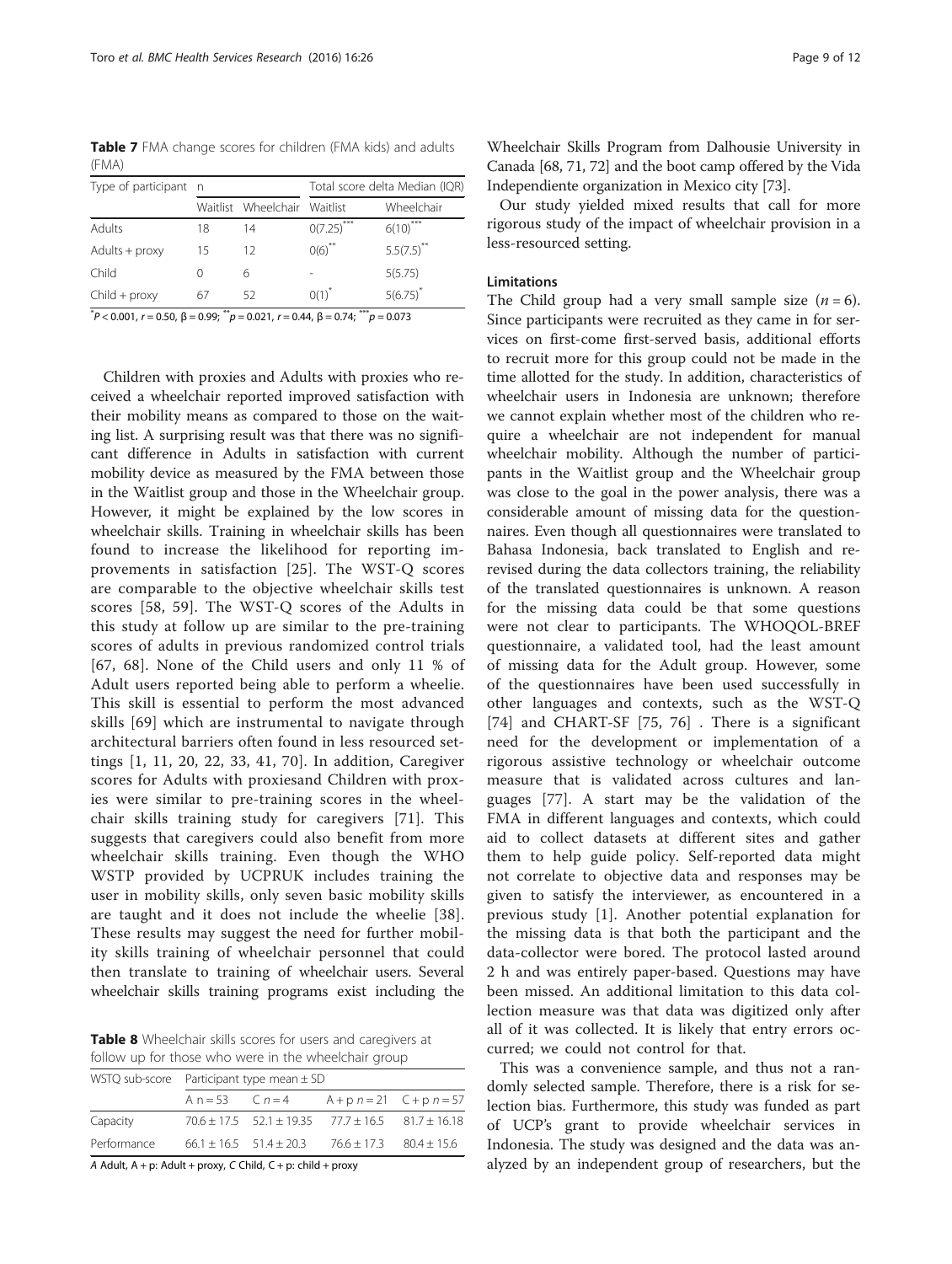| Type of wheelchair |             | Type of participant |               |                |          |   |                |                |  |  |  |  |  |
|--------------------|-------------|---------------------|---------------|----------------|----------|---|----------------|----------------|--|--|--|--|--|
|                    | Adult       | n                   | Adult + Proxy | n              | Child    | n | Child + Proxy  | n              |  |  |  |  |  |
| Roughrider         | 61.07(2.78) | 36                  | 61.6(.8)      | $\overline{4}$ | 61.02()  | 4 | 61.4(1.9)      | $\overline{4}$ |  |  |  |  |  |
| Kids               |             |                     | 61.25(4.21)   | 6              | 59(4.50) |   | $59.7(2.38)^*$ | 51             |  |  |  |  |  |
| Harmony            | 61.9(4.10)  | 17                  | 63(3)         |                |          | 0 | 56.28          |                |  |  |  |  |  |
| Specialized        | 48.9        |                     | 62.46         |                |          |   |                | $\circ$        |  |  |  |  |  |
| $p = 0.019$        |             |                     |               |                |          |   |                |                |  |  |  |  |  |

<span id="page-9-0"></span>Table 9 WAC scores at follow up stratified by wheelchair type for those participants who received a wheelchair at baseline

data was collected by a team from UCP, opening up a small potential for bias.

We only studied a cohort of users that had received the services based on the WHO 8-Steps; future studies should consider a control group receiving wheelchairs through different delivery mechanisms to compare and contrast differences with service delivery methods.

Future work to address these limitations should also include studying the cost-effectiveness of the service provision model [\[15,](#page-10-0) [77\]](#page-11-0).

#### Conclusion

This study found that provision of wheelchairs fitted according to the WHO 8-Step approach in Indonesia resulted in greater satisfaction with mobility for Children with proxies and Adults with proxies. Additionally, Adults that received wheelchairs reported a better quality of life than those on the waiting list. These results indicate that wheelchair provision in low-income countries has a range of positive effects on adults, but could be improved to better satisfy the rehabilitation needs of children. Wheelchair skills were found to be a confounding factor which could influence mobility measurements, and thus additional effort should be focused on providing wheelchair skills training.

#### Abbreviations

AT: assistive technology; CHART-SF: Craig Handicap Assessment Recording Technique Short Form; ISO: International Organization for Standardization; Pitt: University of Pittsburgh; UCP: United Cerebral Palsy; UCPRUK: UCP Roda Untuk Kemanusiaan; UNCRPD: United Nations Convention on Rights of Persons with Disabilities; US: United States; USAID: Unites States Agency for International Development; WHO: World Health Organization; WHOQOL-BREF: World Health Organization Quality of Life-BREF; WHO WSTP: World Health Organization Wheelchair Service Training Package; WST-Q: Wheelchair Skills Test Questionnaire; WAC: Wheelchair Assessment Checklist; FMA: Functional Mobility Assessment.

#### Competing interests

The authors declare that they have no competing interests.

#### Authors' contributions

MLT participated in the study design, participated in the statistical analysis, and drafting the manuscript. CE helped in the statistical analysis and helped to draft the manuscript. JP conceived of the study, participated in the design of the study and helped to draft the manuscript. All authors read and approved the final manuscript.

#### Acknowledgements

Funding provided by United States Agency for International Development grant to World Learning GPO-A-00-04-00021-00 SPANS 001, the National Science Foundation, ASPIRE Grant #1262670 and VA Center Grant #B6789C. The contents of this paper do not represent the views of the Department of Veterans Affairs or the United States Government. The authors would like to thank the personnel of UCP Wheels for Humanity and UCP Roda Untuk Kemanusiaan specially Heny Prabaningrum . The authors will like to thank Dr. Andi Saptono for his contribution during the on-site training week in Indonesia.

#### Author details

<sup>1</sup>Human Engineering Research Laboratories, VA Pittsburgh Healthcare System, Pittsburgh, PA, USA. <sup>2</sup> Department of Rehabilitation Science and Technology, University of Pittsburgh, Pittsburgh, PA, USA. <sup>3</sup>Programa de Ingenieria Biomedica, Escuela de Ingeniería de Antioquia y Universidad CES, Envigado, Antioquia, Colombia. <sup>4</sup> Department of Mechanical Engineering, Massachusetts Institute of Technology, Cambridge, MA, USA.

#### Received: 19 November 2014 Accepted: 12 January 2016 Published online: 22 January 2016

#### References

- 1. Borg J, Ostergren P-O, Larsson S, Rahman AA, Bari N, Khan AN. Assistive technology use is associated with reduced capability poverty: a crosssectional study in Bangladesh. Disabil Rehabil Assist Technol. 2012;7(2):112–21.
- 2. Nations U. Convention on the rights of persons with disabilities and optional protocol. New York: United Nations; 2006.
- 3. Skempes D, Stucki G, Bickenbach J. Health related rehabilitation and human rights: Analyzing States' obligations under the United Nations Convention on the Rights of Persons with Disabilities. Arch Phys Med Rehabil. 2015;96(1):163–73.
- Scherer MJ, Sax C, Vanbiervliet A, Cushman L, Scherer J. Predictors of assistive technology use: the importance of personal and psychosocial factors. Disabil Rehabil. 2005;27(21):1321–31.
- 5. Scherer M, Jutai J, Fuhrer M, Demers L, Deruyter F. A framework for modelling the selection of assistive technology devices (ATDs). Disabil Rehabil Assist Technol. 2007;2(1):1–8.
- 6. Lenker JA, Paquet VL. A review of conceptual models for assistive technology outcomes research and practice. Assist Technol. 2003;15(1):1–15.
- 7. World Health Organization. The International Spinal Cord Society. International Perspectives on Spinal Cord Injury. Geneva, Switzerland: World Health Organization; 2013.
- 8. Ripat JD, Woodgate RL. The role of assistive technology in self-perceived participation. Int J Rehabil Res. 2012;35(2):170–7.
- 9. World Health Organization. Guidelines on the provision of manual wheelchairs in less resourced settings. 2008.
- 10. World Health Organization. Guidelines on the provision of manual wheelchairs in less resourced settings. Geneva: World Health Organization; 2008.
- 11. Borg J, Larsson S, Östergren PO. The right to assistive technology: for whom, for what, and by whom? Disability Society. 2011;26(2):151–67.
- 12. World Health Organization. World report on disability. 2011.
- 13. Adya M, Samant D, Scherer MJ, Killeen M, Morris MW. Assistive/rehabilitation technology, disability, and service delivery models. Cogn Process. 2012;13(1):75–8.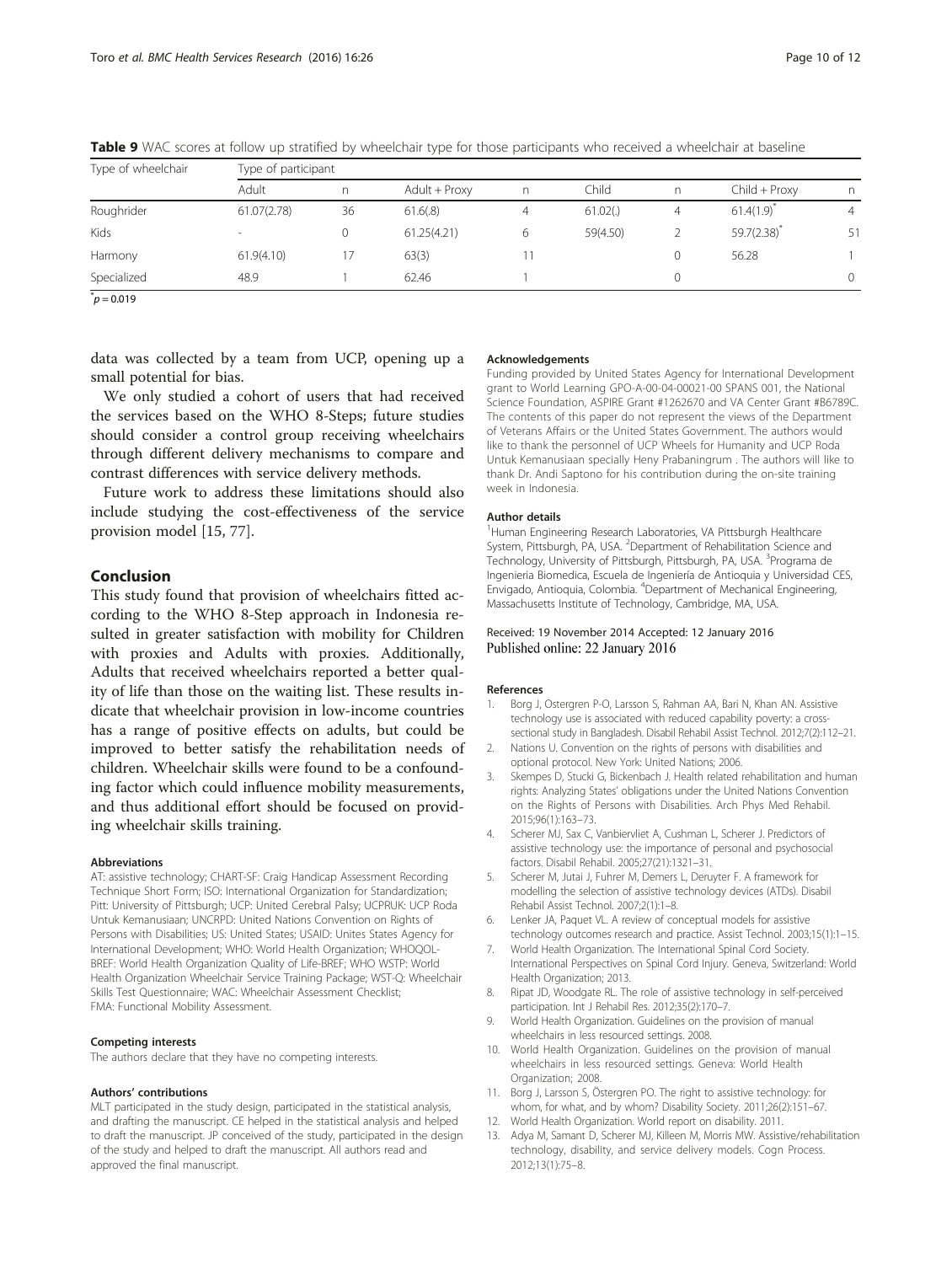- <span id="page-10-0"></span>14. Winter AG. Assessment of wheelchair technology in Tanzania. International Journal for Service Learning in Engineering, Humanitarian Engineering and Social Entrepreneurship. 2006;2(1):60-77.
- 15. Borg J, Östergren P-O. Users' perspectives on the provision of assistive technologies in Bangladesh: awareness, providers, costs and barriers. Disabil Rehabil Assist Technol. 2015;10(4):1–8.
- 16. Hotchkiss R. Independence through mobility: a guide through the manufacture of the AT-Hotchkiss wheelchair. Washington D.C.: Appropriate Technology International; 1985.
- 17. Motivation. Motivation Freedom Through Mobility. 2014. [http://www.](http://www.motivation.org.uk/) [motivation.org.uk/.](http://www.motivation.org.uk/) Accessed November 3, 2014 2014.
- 18. Pearlman J, Cooper R, Zipfel E, Cooper R, McCartney M. Towards the development of an effective technology transfer model of wheelchairs to developing countries. Disabil Rehabil Assist Technol. 2006;1(1):103–10.
- 19. Krizack M. It's not about wheelchairs. In: Heinicke-Motsch K, Sygall S, editors. Building an inclusive development community: A manual on including people with disabilities in international development programs. Eugene: Mobility International USA (MIUSA); 2003.
- 20. Mines R. Wheelchair Postural Support Solutions for Low-Income Countries. Ergon Des. 2008;16(4):4–28.
- 21. Armstrong W, Reisinger KD, Smith WK. Evaluation of CIR-Whirlwind Wheelchair and service provision in Afghanistan. Disabil Rehabil. 2007;29(11–12):935–48.
- 22. Pearlman J, Cooper R, Krizack M, Lindsley A, Wu Y, Reisinger K, et al. Lower-Limb Protheses and wheelchairs in low income countries: An overview. IEEE-EMBS Magazine. 2008;27(2):12–22.
- 23. Mukherjee G, Samanta A. Wheelchair charity: a useless benevolence in community-based rehabilitation. Disabil Rehabil. 2005;27(10):591–6.
- 24. Toro ML, Garcia-Mendez Y, Dausey D, Pearlman J, editors. Comparison of a manual wheelchair designed and produced in Mexico to a wheelchair produced in China based on ISO testing and clinician and user feedback. RESNA Annual Conference; 2012; Baltimore, MD.
- 25. Borg J, Larsson S, Östergren P-O, Rahman AA, Bari N, Khan AN. User involvement in service delivery predicts outcomes of assistive technology use: A cross-sectional study in Bangladesh. BMC Health Serv Res. 2012;12(1):330.
- 26. Guimaraes E, Mann WC. Evaluation of pressure and durability of a low-cost wheelchair cushion designed for developing countries. Int J Rehabil Res. 2003;26(2):141–3.
- 27. World Health Organization, United States Agency for International Development. Joint position paper on the provision of mobility devices in less resourced settings 2011.
- 28. Phillips B, Zhao H. Predictors of assistive technology abandonment. Assist Technol. 1993;5:36–45.
- 29. Kim J, Mulholland SJ. Seating/wheelchair technology in the developing world: need for a closer look. Technol Disabil. 1999;11(1):21–7.
- 30. Shore S. Use of an economical wheelchair in India and Peru: impact on health and function. Med Sci Monit. 2008;14(12):71–9.
- 31. Shore S, Juillerat S. The impact of a low cost wheelchair on the quality of life of the disabled in the developing world. Med Sci Monit. 2012;18(9):CR533.
- 32. Toro ML, Garcia Y, Ojeda AM, Dausey DJ, Pearlman J. Quantitative exploratory evaluation of the frequency, causes and consequences of rehabilitation wheelchair breakdowns delivered at a paediatric clinic in Mexico. Disability, CBR and Inclusive Development. 2012;23(3):48–64.
- 33. Howitt J. Donated wheelchairs in low-income countries issues and alternative methods for improving wheelchair provision. The 4th Institution of Engineering and Technology Seminar on Appropriate Healthcare Technologies for Developing Countries; 23–24 May: IEEE Explore; 2006. p. 39–44.
- 34. Oderud T, editor. User satisfaction survey: an assessment study on wheelchairs in Tanzania. Report of a consensus conference on wheelchairs for developing countries, Bengaluru, India 6-11 November 2006: WHO, ISPO, and USAID; 2007.
- 35. Hotchkiss R. Putting the tools in the hands that can use them: Wheelchairs in the Third World. RESNA 10th Annual Conference; San Jose, CA1987.
- 36. Eide AH, Oderud T. Assistive technology in low-income countries. In: MacLachlan M, Swartz L, editors. Disability and international development: towards inclusive global health. New York: Springer; 2009. p. 149–60.
- 37. Sheldon S, Jacobs NA. Report of a Consensus Conference on Wheelchairs for Developing Countries. Bengaluru, India 6-11 November 2006: WHO, ISPO, and USAID; 2007.
- 38. World Health Organization. Wheelchair Service Training Package Basic Level. 2012.<http://www.who.int/disabilities/technology/wheelchairpackage/en/>. Accessed October 24 2014.
- 39. World Health Organization. Wheelchair Service Training Package Intermediate Level. Geneva. 2013. [http://www.who.int/disabilities/](http://www.who.int/disabilities/technology/wheelchairpackage/wstpintermediate/en/) [technology/wheelchairpackage/wstpintermediate/en/.](http://www.who.int/disabilities/technology/wheelchairpackage/wstpintermediate/en/) Accessed November 3 2014.
- 40. Constantine D, Hingley C, Jowitt J. Donated wheelchairs in low-income countries - issues and alternative methods for improving wheelchair provision. The 4th Institution of Engineering and Technology Seminar on Appropriate Healthcare Technologies for Developing Countries; 23–24 May. London, UK: IEEE Explore; 2006.
- 41. Glumac LK, Pennington SL, Sweeney JK, Leavitt RL. Guatemalan caregivers' perceptions of receiving and using wheelchairs donated for their children. Pediatr Phys Ther. 2009;21(2):167–75.
- 42. McPherson B. Hearing assistive technologies in developing countries: background, achievements and challenges. Disability and Rehabilitation: Assistive Technology. 2014(0):1–5.
- 43. Carkeet D, Pither D, Anderson M. Developing self-sustainable hearing centers in the developing world-case study of EARs Inc project in Dominican Republic. Disabil Rehabil Assist Technol. 2014;9(5):391–8.
- 44. Ikeda AJ, Grabowski AM, Lindsley A, Sadeghi-Demneh E, Reisinger KD. A scoping literature review of the provision of orthoses and prostheses in resource-limited environments 2000–2010. Part one: considerations for success. Prosthetics and orthotics international. 2013:0309364613500690.
- 45. Rispin K, Wee J. A paired outcomes study comparing two pediatric wheelchairs for low resource settings; the Regency pediatric wheelchair and a similarly sized wheelchair made in Kenya. Assist Technol. 2013; 26(2):88–95.
- 46. Jefferds AN, Beyene NM, Upadhyay N, Shoker P, Pearlman JL, Cooper RA, et al. Current state of mobility technology provision in less-resourced countries. Phys Med Rehabil Clin N Am. 2010;21(1):221–42.
- 47. Pearlman J, editor. Review session: Review of literature on wheelchairs for developing countries & Review of wheelchair provision in developing countries. Consensus Conference on Wheelchairs for Developing Countries; 2006.
- 48. Borg J, Lindstrom A, Larsson S. Assistive technology in developing countries: national and international responsibilities to implement the Convention on the Rights of Persons with Disabilities. Lancet. 2009;374:1863–5.
- 49. Borg J, Lindstrom A, Larsson S. Assistive technology in developing countries: a review from the perspective of the Convention on the Rights of Persons with Disabilities. Prosthetics Orthot Int. 2011;35(1):20–9.
- 50. Wheels for Humanity Indonesia. UCP Roda Untuk Kemanusiaan. 2014. <http://ucpruk.org/about-us/about-upruk/>. Accessed October 20 2014.
- 51. Filmer D. Disability, poverty, and schooling in developing countries: results from 14 household surveys. World Bank Econ Rev. 2008;22(1):141–63.
- 52. Kusumastuti P, Pradanasari R, Ratnawati A. The Problems of People with Disability in Indonesia and What Is Being Learned from the World Report on Disability. Am J Phys Med Rehabil. 2014;93(1):S63–7.
- 53. Carson MC, editor. Advancement of appropriate rehabilitation technology in Indonesia. RESNA Annual Conference; 1994; Nashville, TN: RESNA Press.
- 54. Whiteneck G, Brooks CA, Charlifue S, Gerhart KA, Mellick D, Overholser D, et al. Guide for use of the CHART: Craig Handicap Assessment and Reporting Technique. Englewood: Craig Hospital; 1992.
- 55. Hall KM, Dijkers M, Whiteneck G, Brooks C, Stuart KJ. The Craig handicap assessment and reporting technique (CHART): metric properties and scoring. Topics Spinal Cord Injury Rehabil. 1998;4(1):16–30.
- 56. World Health Organization. Development of the World Health Organization WHOQOL-BREF quality of life assessment. The WHOQOL Group. Psychol Med. 1998;28(3):551–8.
- 57. Kirby RL. Wheelchair Skills Program Version 4.1 Wheelchair Skills Test Manual. In: University D, editor.2011.
- 58. Mountain A, Kirby RL, Smith C. The wheelchair skills test, version 2.4: validity of an algorithm-based questionnaire version. Arch Phys Med Rehabil. 2004; 4:16–23.
- 59. Rushton PW, Kirby RL, Miller WC. Manual wheelchair skills: objective testing versus subjective questionnaire. Arch Phys Med Rehabil. 2012;93(12):2313–8. doi[:10.1016/j.apmr.2012.06.007.](http://dx.doi.org/10.1016/j.apmr.2012.06.007)
- 60. Karmarkar A, Collins DM, Cooksley C. Development of a Wheelchair Assessment Checklist: Preliminary Psychometric Analysis Annual RESNA Conference; New Orleans, LA2009.